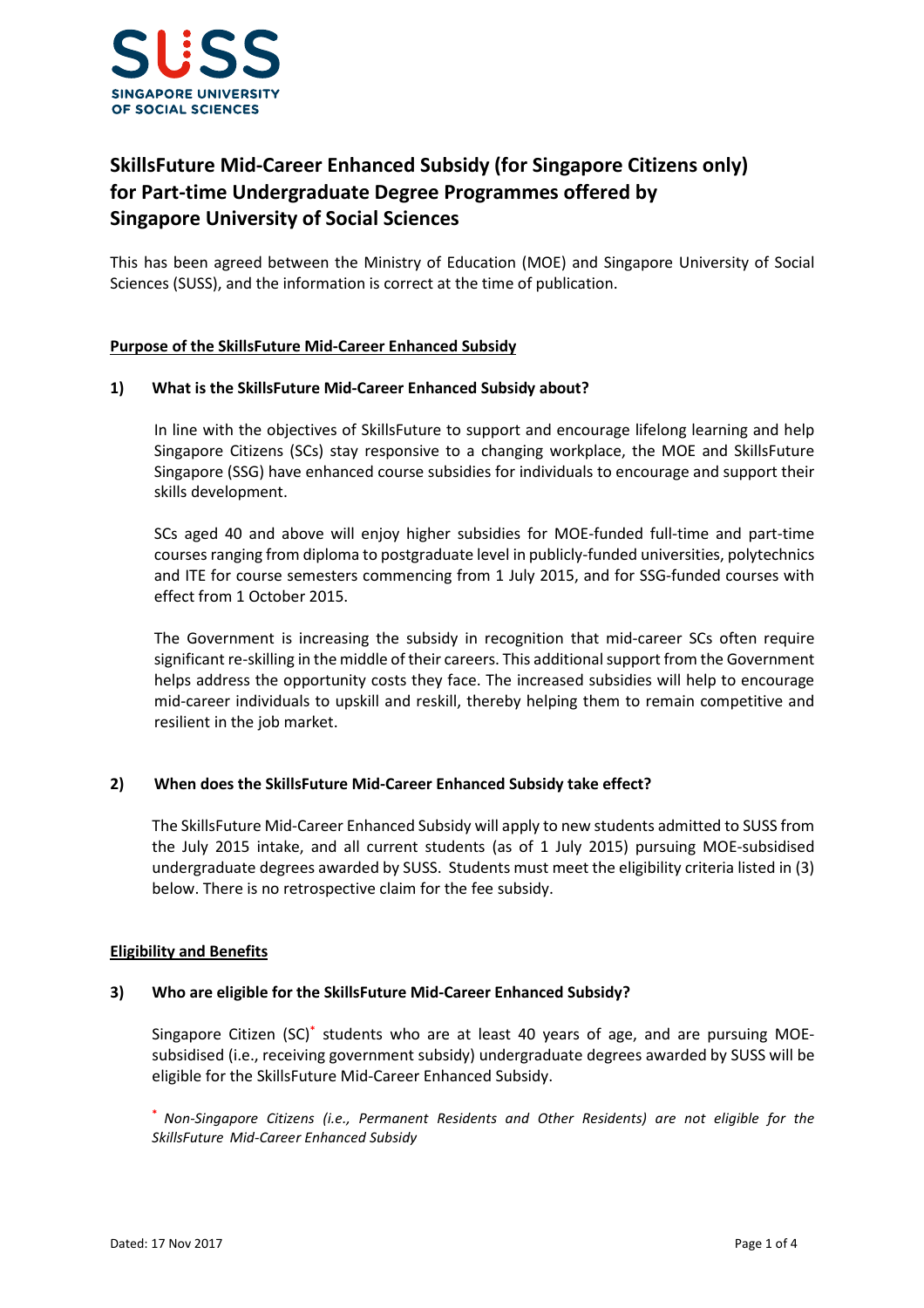## 4) I have already obtained a first degree. Can I still qualify for the SkillsFuture Mid-Career Enhanced Subsidy?

Those who already have a first degree may qualify if the criteria listed in (3) above are satisfied.

#### 5) How does the SkillsFuture Mid-Career Enhanced Subsidy benefit me?

Eligible student will enjoy a higher subsidy and therefore pay lower course fee for his/her programme of study.

#### 6) What does the SkillsFuture Mid-Career Enhanced Subsidy cover?

The subsidy covers course fee.

The subsidy does not cover:

- a) Resit fee
- b) Extra courses taken beyond the requirements for the undergraduate degree programme
- c) Auxiliary charges like administrative fees (e.g., course choice amendment, deferment, etc.)
- d) Transfer of programme, examination appeal fee, challenge examination fee, overseas examination fee, etc.
- e) Any penalty charges (e.g., late fee payment)
- f) Any other miscellaneous fees

## 7) Is the amount of the SkillsFuture Mid-Career Enhanced Subsidy the same for every semester of my studies?

Yes, the subsidy is the same for every semester, subject to annual course fee increase which may be imposed by the University.

## 8) Different courses may have different fees. Does the same amount of SkillsFuture Mid-Career Enhanced Subsidy apply?

Yes, the subsidy applies to all MOE-subsidised degree courses, subject to students meeting the subsidy eligibility criteria.

#### 9) Is there a cut-off date to fully utilise the SkillsFuture Mid-Career Enhanced Subsidy?

The SkillsFuture Mid-Career Enhanced Subsidy will be available subject to students meeting the eligibility criteria listed in (3) above. The subsidy cut-off date for the government subsidy is either the maximum 8 years candidature period, or upon consuming the maximum claimable registered credit units, whichever is earlier.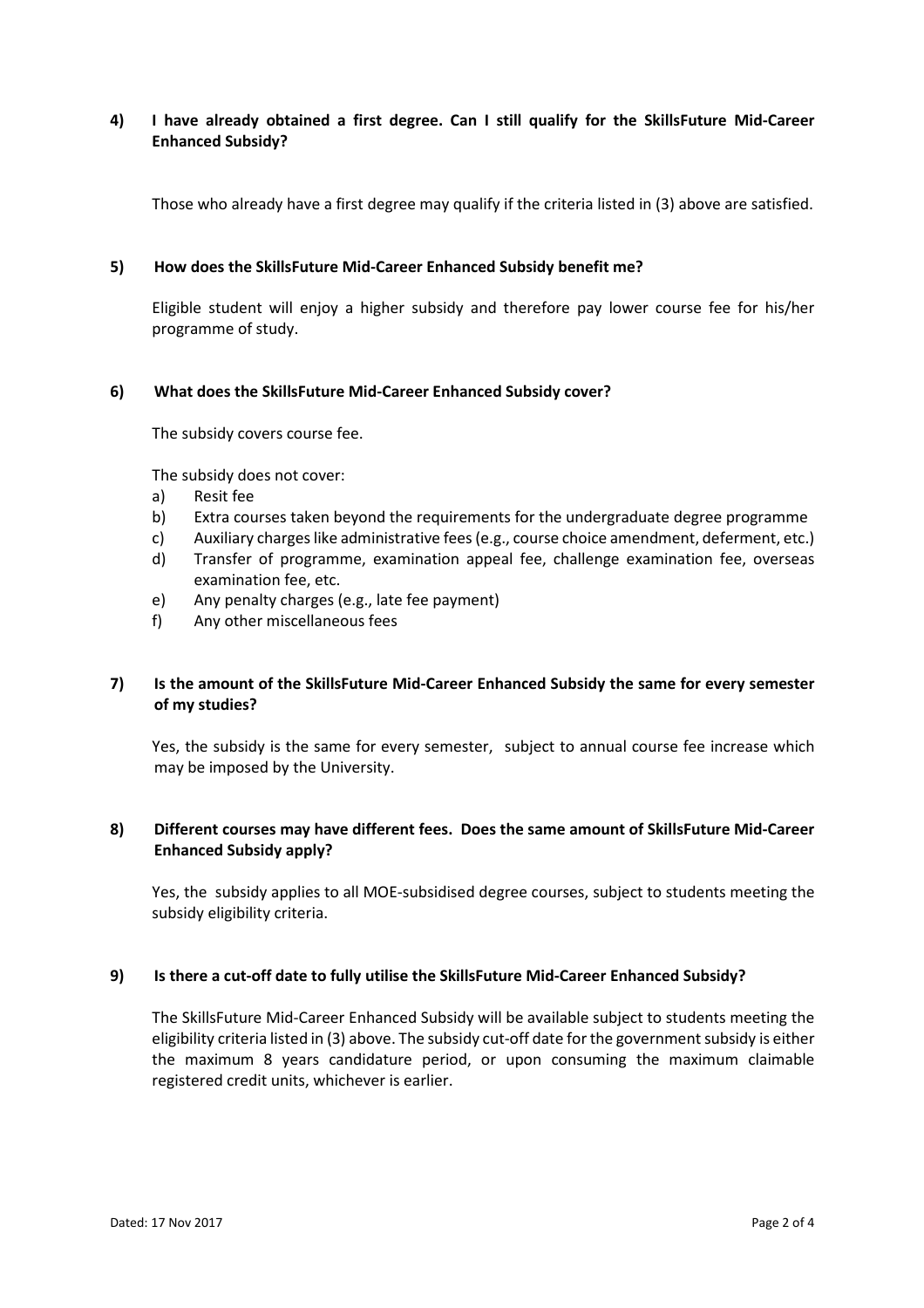#### Changes in Eligibility Status

#### 10) Is the eligibility for the SkillsFuture Mid-Career Enhanced Subsidy considered only at the point of admission?

No. The SkillsFuture Mid-Career Enhanced Subsidy will be available in the year you turn 40 years old, if you are an existing student (admitted before the age of 40) and is pursuing the MOEsubsidised degree and receiving the government subsidy.

# 11) I am currently a non-Singapore Citizen. If I were to obtain the Singapore citizenship mid-way during my studies with the University, will I be eligible for the SkillsFuture Mid-Career Enhanced Subsidy?

Yes, if you fulfil the eligibility criteria listed in (3) above, but the subsidy would only be effective for course fees payable from the next academic semester onwards. No retrospective claims will be allowed.

#### Programmes Covered

#### 12) Which programmes offered by SUSS are eligible for the SkillsFuture Mid-Career Enhanced Subsidy?

All MOE-subsidised undergraduate degree programmes leading to a SUSS award are eligible for the subsidy, subject to students meeting the subsidy eligibility criteria listed in (3) above.

# 13) If I am simultaneously taking an undergraduate degree programme at one of the autonomous universities (NUS/NTU/SMU/SUTD/SIT) and with SUSS, do I still enjoy the SkillsFuture Mid-Career Enhanced Subsidy for the programme?

No, each student is eligible for the subsidy only once, i.e., for his/her first government subsidised undergraduate education (local or overseas).

#### Number of Credit Units (CUs) Subsidised

#### 14) What is the number of registered CUs which can be subsidised?

For a new student who meets the SkillsFuture Mid-Career Enhanced Subsidy eligibility criteria, the MOE will provide the subsidy for a maximum of:

- a) 200 registered CUs over 8 years maximum candidature period, if pursuing an honours or direct honours degree; OR
- b) 160 registered CUs over 8 years maximum candidature period, if pursuing a basic degree.

For an existing student who meets the SkillsFuture Mid-Career Enhanced Subsidy eligibility criteria, the SkillsFuture Mid-Career Enhanced Subsidy will apply to the remaining CUs required to complete his/her degree programme plus an additional 30 CUs for repeat courses (if required). For example, if a student has 40 CUs remaining before completion of the degree programme,